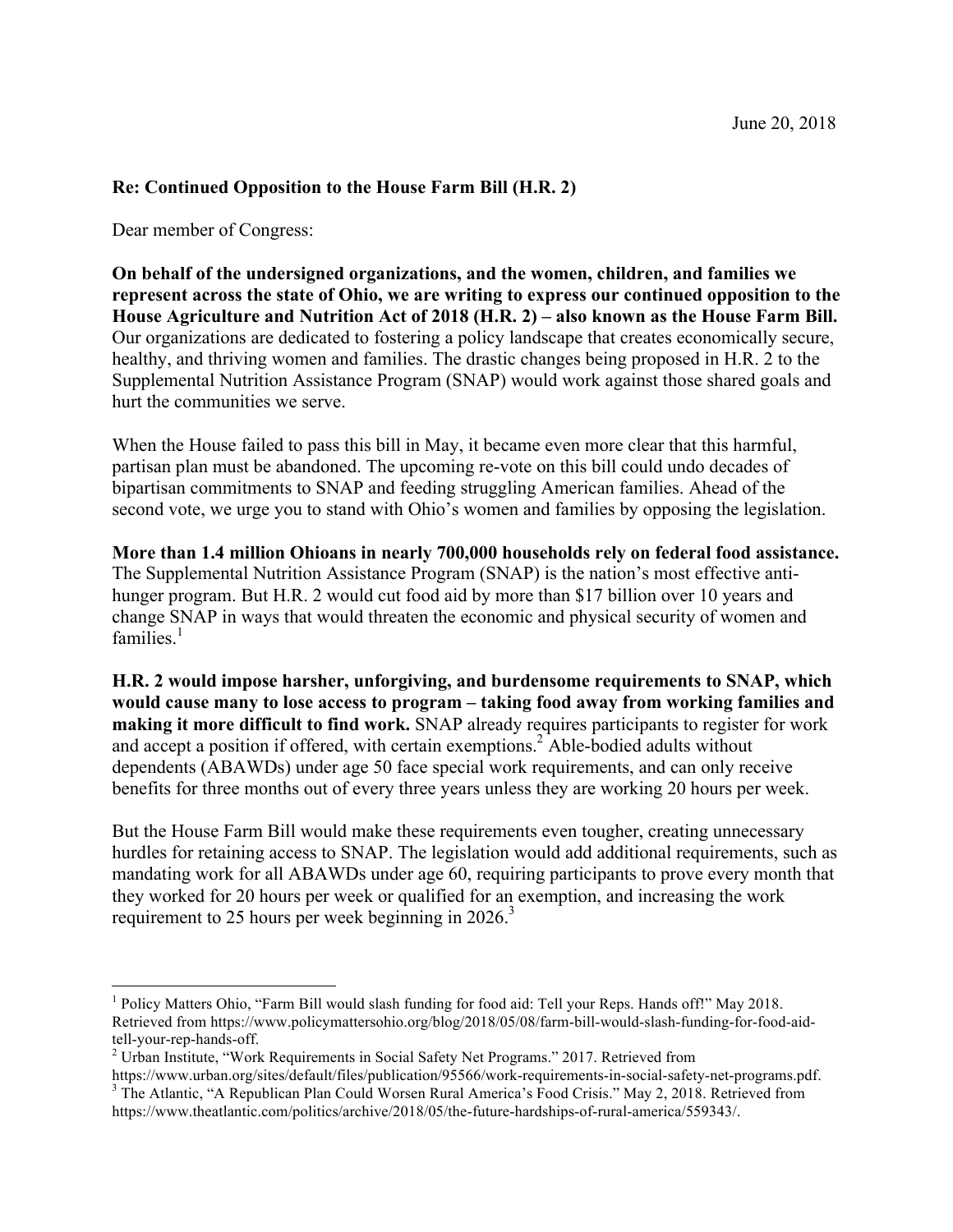**SNAP is especially critical for women, who make up 63 percent of adult program recipients, and the stricter requirements would be particularly harmful for women and their families who depend on the program to make ends meet.** Women are more likely to hold low-wage, part-time and informal jobs.<sup>4</sup> The unpredictable nature of these jobs means that women would face systemic barriers to meeting the so-called work requirements and would, therefore, be at greater risk of losing vital food assistance. Women are the majority of caregivers—and the low-wage jobs in which they are concentrated usually offer minimal workplace flexibility to fulfill caregiving responsibilities.<sup>5</sup> Imposing harsher work requirements would exacerbate the conflict between providing care and securing material needs that too many women already face. And no matter where women are forced to sacrifice, their families suffer.

Additionally, while SNAP currently exempts parents with children under age six from the general work requirement, two-thirds of children receiving SNAP benefits are school-aged and parents still need to arrange care for older children after school, during vacations, and when they need medical attention. Therefore, this exemption is insufficient to mitigate harmful changes in the pending legislation.

**The House Farm Bill would require single parents to participate in the federal child support enforcement program**. Currently, states can choose whether SNAP recipients must participate in this enforcement program, and only a few have mandated it. Adopting this requirement at the national level would prevent women from making their own decisions about their own safety and that of their families.<sup>6</sup> Single parents, who are most often mothers, may have good reasons for deciding not to engage with child support enforcement officials: they may wish to avoid jeopardizing relationships with the noncustodial parent, or incurring risk if there is a history of domestic violence. No single parent should feel compelled to choose between food assistance and physical security.

**H.R. 2 is a wasteful and partisan bill, which would only make it more difficult for families to succeed.** This legislation abandons the bi-partisan history of SNAP, and instead, imposes wasteful provisions that weaken the program and misses an opportunity to move forward meaningful investments in job training and education programs. The Farm Bill would waste taxpayer money on a bureaucratic system to track and operate the imposed changes to SNAP.

Further, it ignores the numerous studies and evidence demonstrating that so-called work requirements enforced in other safety net programs have not been effective in helping people maintain long-term employment. These studies find that any increases in employment seeming to follow from work requirements were relatively small and tended to fade over time, and that they have failed to substantially reduce poverty among safety net participants. In fact, when new or harsher requirements were added, most participants remained in poverty and some even become

<sup>&</sup>lt;sup>4</sup> The National Women's Law Center, "Low-Wage Workers Are Women: Three Truths and a Few Misconceptions." August 31, 2017. Retrieved from https://nwlc.org/blog/low-wage-workers-are-women-three-truths-and-a-fewmisconceptions/.<br><sup>5</sup> Family Caregivers Alliance, "Women and Caregiving: Facts and Figures." December 31, 2003. Retrieved from

https://www.caregiver.org/women-and-caregiving-facts-and-figures.<br><sup>6</sup> The National Women's Law Center, "The House Farm Bill: What's At Stake for Parents and Children." May 7,

<sup>2018.</sup> Retrieved from https://nwlc.org/blog/the-house-farm-bill-whats-at-stake-for-parents-and-children/.